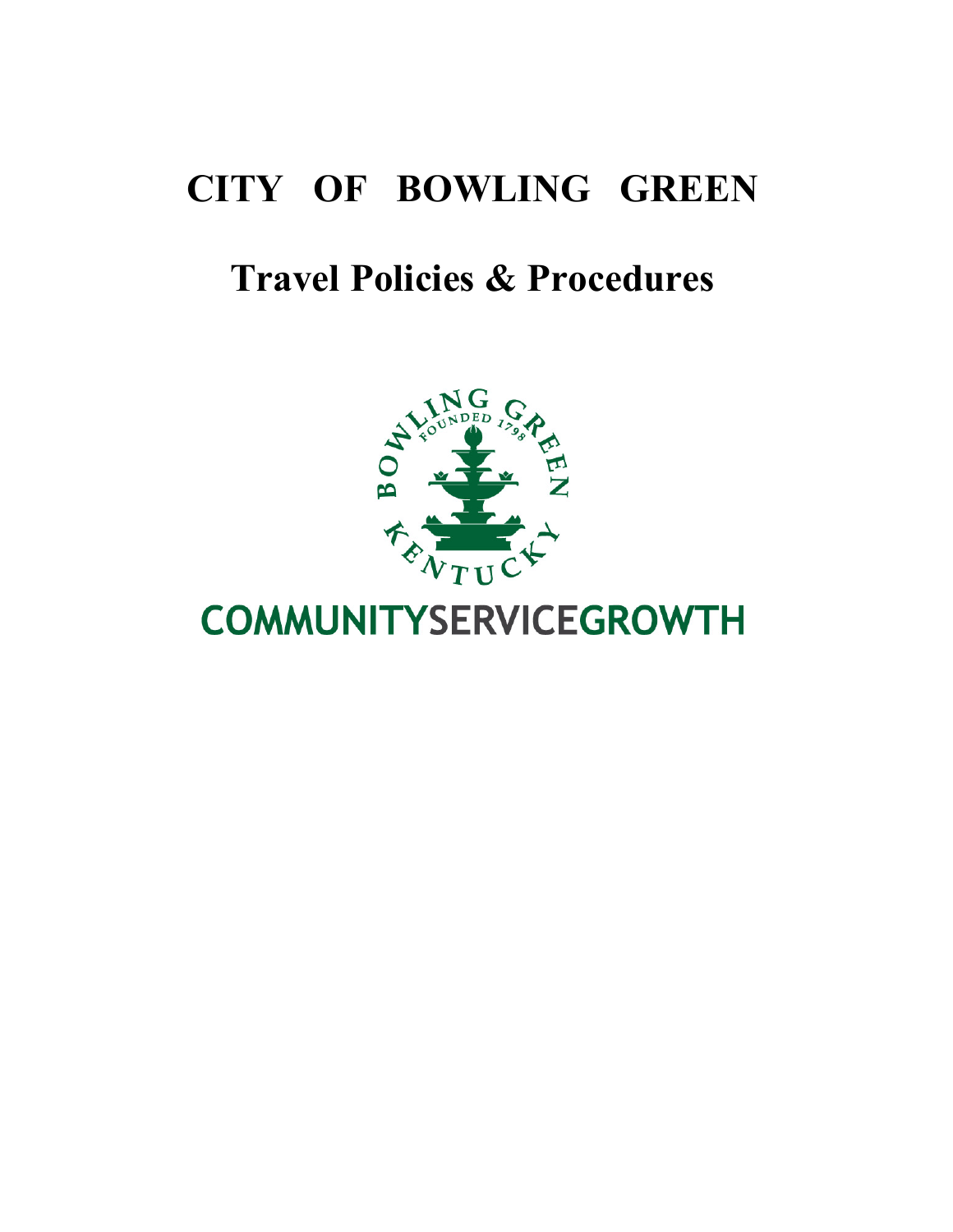### **Travel Policies and Procedures City of Bowling Green, Kentucky**

Effective: March 15, 2022 via MO 2022-59

*Previous updates: October 16, 2018 (MO 2018-207) and October 18, 2016 (MO 2016-230)* 

#### **1. Authority:**

Financial Policy & Procedures, Section IX Travel Policies.

### **2. Administration:**

A. Authority: The Assistant City Manager/Chief Financial Officer (ACM/CFO) is responsible for establishing and administering rules and regulations relative to employee travel, which includes the Board of Commissioners and City volunteers. Any exceptions to the Travel Policies must have written approval by the ACM/CFO. The Accounting Division is responsible for administering the Travel Program. All travel expenses incurred by employees and officials of the City are subject to audit.

> i. Senior Managers may enforce guidelines more strict than found in the Travel Policies, such as requiring employees to share rooms or only allowing one (1) employee to attend an out-of-state conference or meeting.

B. Purpose: All travel must benefit the City of Bowling Green or have a public purpose, and must be documented on the Travel Authorization Section of the Travel Form.

C. Source: The City Travel Policies and Procedures has been developed using the Internal Revenue Service (IRS) regulations (Publication 463 and 535) as its primary framework. Meal and incidental expenses, see sections 4.F and 4.G, are based on rates published by the U.S. General Service Administration (GSA) for domestic travel in the continental U.S. For Alaska, Hawaii, and U.S. Territories and Possessions, the per diem is based on rates published by the U.S. Department of Defense. For International travel, the per diem is based on rates published by the U.S. Department of State, see section 4.D.

The travel payment methodology used throughout this Policy is defined as an accountable plan. By definition, an accountable plan assumes the following IRS criteria have been met:

- All expenses were incurred while on City business,
- Expenses must be adequately accounted for in a reasonable timeframe, and
- All excess payments or advances must be returned in a reasonable timeframe.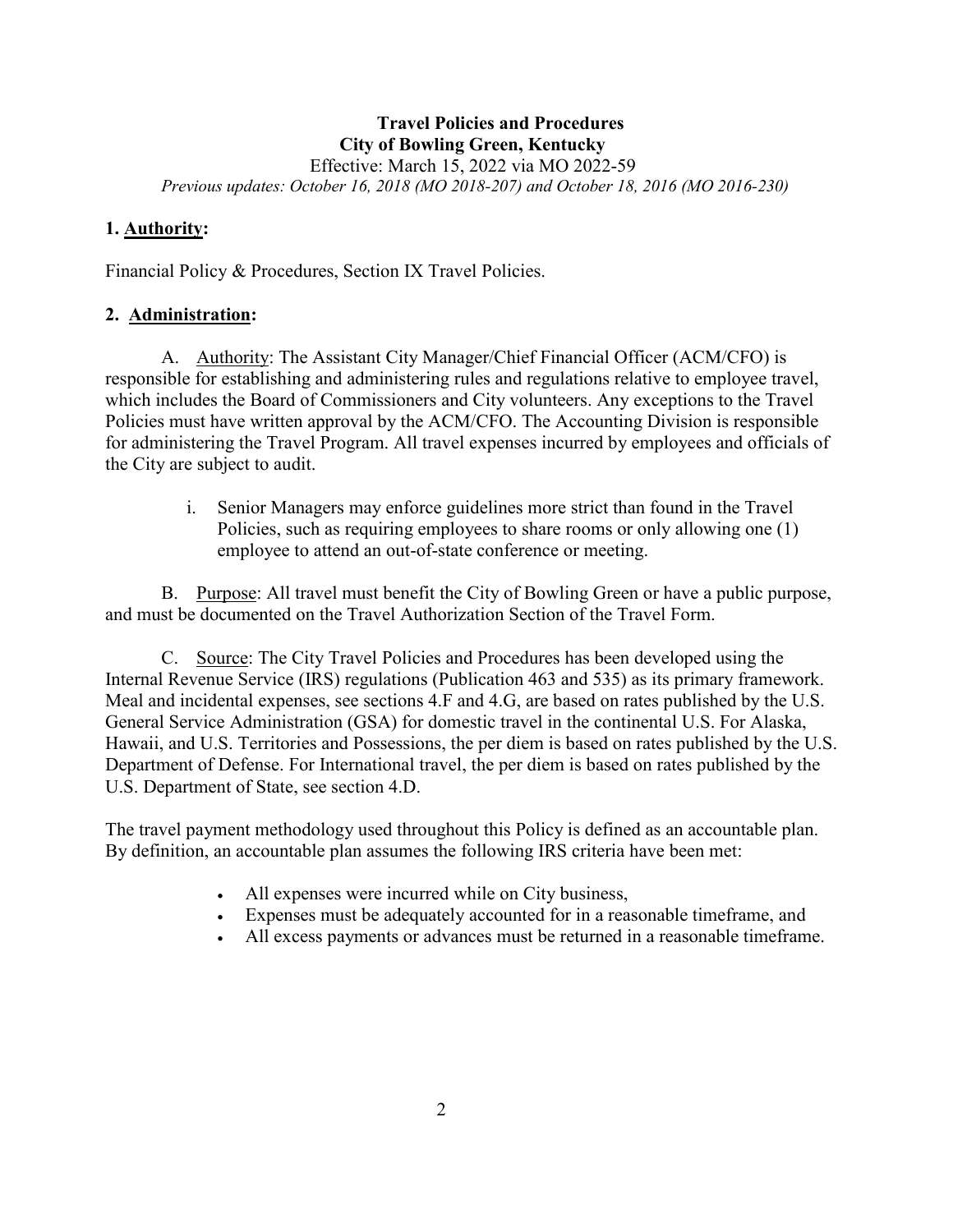D. Travel Time: The Personnel Policy Manual, Section 2-4.10, directs that actual travel time (door to door) is considered time worked whether or not as a passenger or overnight trip. Eligible business-related time shall be limited to time spent in legitimate learning and conference sessions. Meals, voluntary activities, and/or before/after hour social events are not compensable. Non-exempt personnel shall receive overtime (paid or compensatory) at time and one half after forty hours worked or travel time. Exempt personnel shall receive compensatory leave for eligible travel time.

## **3. Authorization and Processing Forms:**

The City's travel program consists of one form with three (3) sections as follows:

A. Travel Authorization Section: Each trip by a City employee with any expense must be authorized in advance by the Senior Manager, or their designee. The employee must complete this section and gain authorization to travel prior to departure. Senior Managers and/or the City Manager may require the traveling employee to include documentation of the estimated trip cost, including registration, lodging and per diem expenses. In an instance of emergency travel when an employee is unable to complete the Travel Authorization Section prior to departure, notification via email will suffice.

- i. Pre-notification is **NOT required** for one-day trips without overnight travel and other travel *without* requested advances. If upon return reimbursement is desired, the authorization section of the travel form must be completed and approved prior to payment. Senior Managers may require completion of the Authorization for all travel requests at their discretion.
- ii. Reimbursement of costs paid by the City for employee training and travel will be pursued from employees who leave employment within 90 days of return from training with a registration cost greater than \$1,000 per the Personnel Policy and Procedures Manual, Section 3-4.6(b). The repayment to the City will be pro-rated based on the number of days from the date of return to the last day of employment.

B. Travel Advances, Prepayments & Expense Report: This section must be completed by the traveling employee when prepayment of travel expenses such as airfare, lodging and per diem meals is requested. The form must then be reviewed and approved by either the Senior Manager or designee and submitted to the Accounting Division no less than five (5) working days prior to departure or desired payment date. Documentation of the conference or meeting supporting per diem or other requests must be included and verified by the appropriate Senior Manager or designee. The traveler's department will process all advances, prepayments and expenses. The Accounting Division's role is to check for accuracy, compliance with the Travel Policy, and to review prepayments and advances.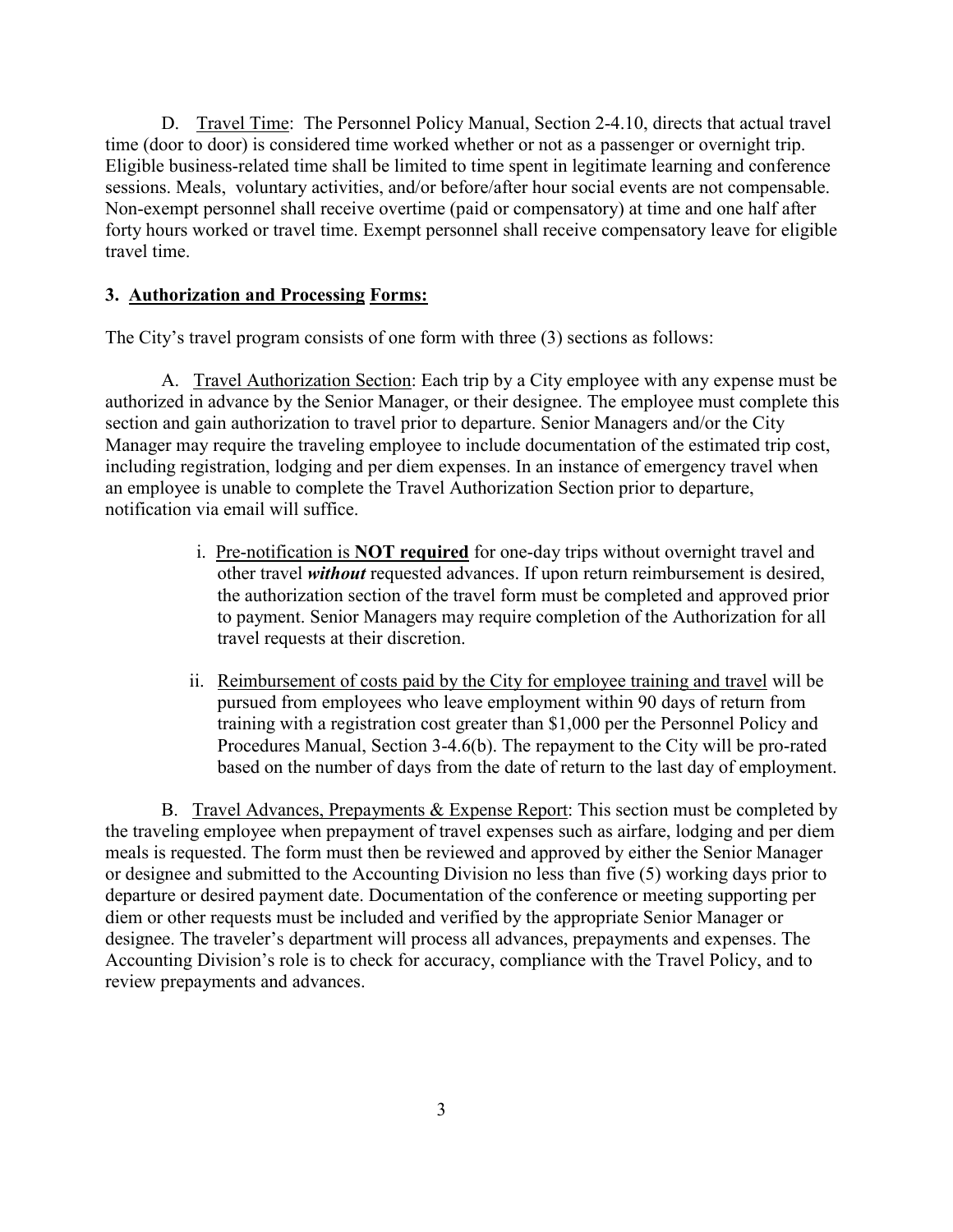C. Travel Expense Reconciliation Section: This section must be completed by the traveling employee with all appropriate receipts and other supporting documentation attached and filed with the Accounting Division within five (5) working days following return from the trip. The Accounting Division will determine if additional payments will be issued or if refunds are to be collected by the City for overpayment.

> i. Receipts documenting travel expenses will be accepted in original, electronic or copied versions. Documentation of conferences must include an agenda or similar that outlines the timeline and details provided meals.

D. Working days are defined as regular City business days from Monday through Friday, excluding Holidays defined in the Personnel Policy. For example, five (5) working days prior to a Friday departure or desired payment date is the previous Friday and five (5) working days prior to a Saturday departure is also the previous Friday.

#### **4. Explanation of Travel Expenses:**

A. Airfare: The City will pay for the actual cost of coach/economy fare for the employee and if a special conference rate is offered, it should be taken. The City will not cover the expense of any advance or priority boarding passes. Travelers should make every effort to book air travel at least 30 days in advance after travel authorization has been given to obtain the best fares. Charges for mileage and parking may be considered in determining the lowest and most appropriate transportation method. This expense may be prepaid by the City, purchased with a City procurement card, or advanced to the employee (when appropriate) if the request is completed and approved at the departmental level and submitted to the Accounting Division no less than five (5) working days prior to departure or desired payment date. RECEIPTS are REQUIRED.

> i. The City will cover the cost for one (1) checked luggage with the airline for date of travel and return date of travel. Any additional checked luggage will be at the discretion and sole expense of the employee. Any exceptions must be approved by the ACM/CFO in advance of travel and require written documentation from the Senior Manager explaining the business reason for additional checked luggage.

B. Fuel cost/City vehicle: The City will pay for the cost of fuel, additives, and any repairs to a City vehicle. To assist the Fleet Management Division in maintaining accurate vehicle records, RECEIPTS are REQUIRED and the mileage form should be completed, except when fueling from an authorized ComFuel location. The mileage form shows the location where fuel and/or services were obtained, the name of the service provider, the odometer reading, gallons of fuel purchased, type of additives purchased, and/or a full description of any and all repairs. A reasonable advance can be made to an employee (when appropriate) if the request is completed and approved at the departmental level and submitted to the Accounting Division no less than five (5) working days prior to departure or desired payment date.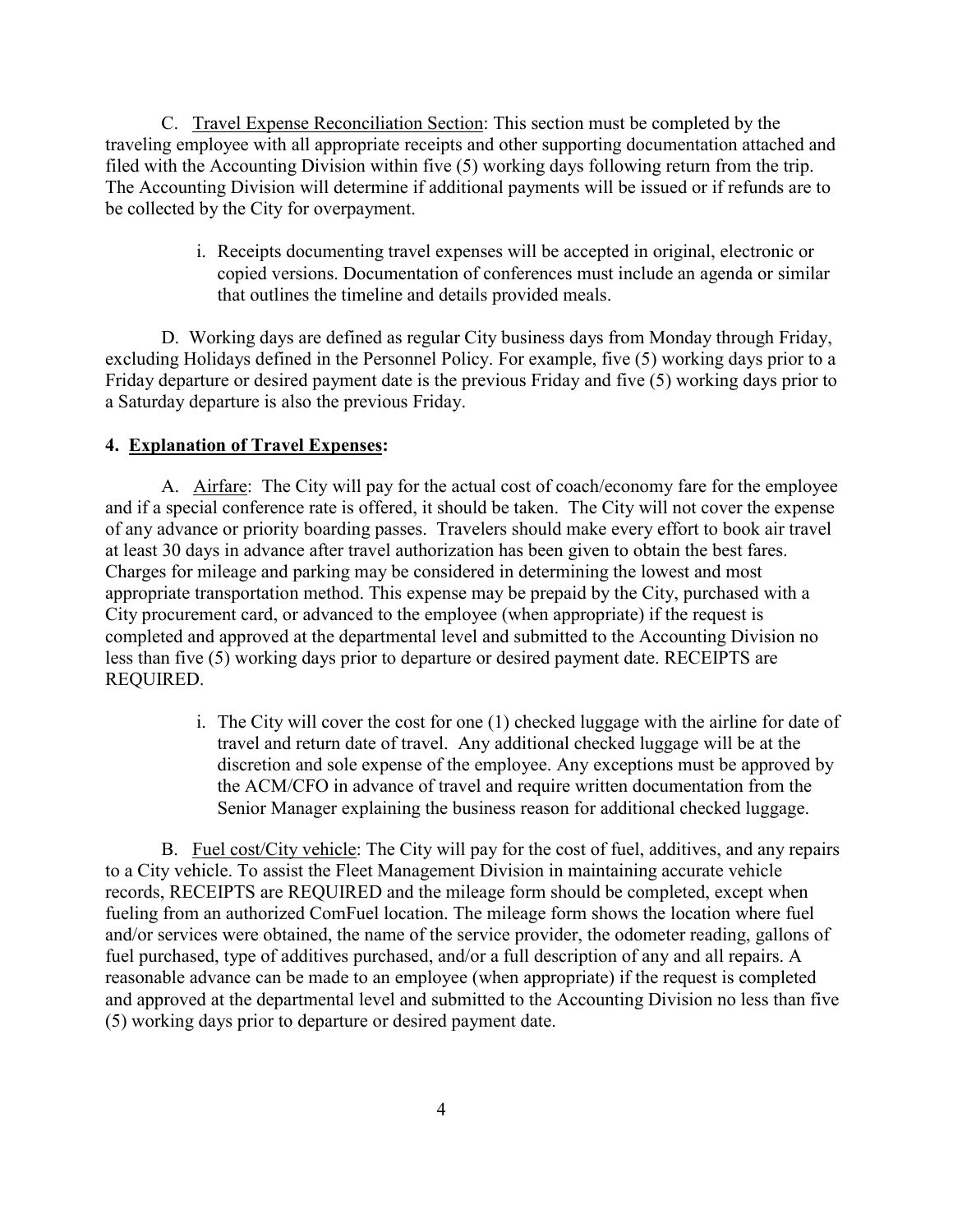C. Incidental expenses: Are defined as expenses for fees and tips for meals and transportation. For example tips given to taxi drivers, porters, baggage carriers, and hotel staff and are included in per diem rate advanced to traveling employees. Travelers will not be reimbursed separately for these items. NO RECEIPTS REQUIRED.

D. International travel: International travel in North America and outside the U.S. is allowed as approved by the appropriate Senior Manager. Any other international travel locations require prior approval by the City Manager before any expenses are incurred. All travel guidelines and procedures outlined in this policy for domestic travel will be followed for international with the exception of:

- i. Employee(s) traveling to an international destination will receive meal per diem allowances, but the foreign per diem allowance is established by the State Department and is found at [http://aoprals.state.gov.](http://aoprals.state.gov/) NO RECEIPTS REQUIRED.
- ii. Currency exchange conversion fees for business related expenses will be reimbursed. RECEIPTS REQUIRED.

E. Lodging: The City will pay for single occupancy lodging for the employee. Traveling employees should check for special rates, such as a conference rate or governmental rate, and use if available. This expense is eligible for advance funding if the request is submitted to the Accounting Division no less than five (5) working days prior to departure or desired payment date. A confirmation from the lodging establishment with a quoted cost is required to receive an advance. Additional lodging costs incurred for non-employee guests are not the City's responsibility. RECEIPTS are REQUIRED.

- i. If more than one (1) employee is traveling to the same destination, the Senior Manager may require double or triple occupancy lodging to save on costs to the City versus a single occupancy lodging for each employee.
- ii. For lodging within Kentucky and with use of a City procurement card, the employee or POE is required to provide the City's tax exempt documentation at check-in or advance of stay to the establishment to avoid being charged State sales tax.
- iii. The lowest cost and most appropriate lodging should be utilized by employees traveling on City business. Hotels with resort fees should be avoided. Short term or vacation rentals are allowable, if the cost is in line with hotels in close proximity of the conference or convention. If a vacation rental is utilized, documentation of hotel costs near the conference is required at time of booking the rental. Any costs exceeding estimated hotel expenses will be the responsibility of the employee(s) and will not be reimbursed by the City.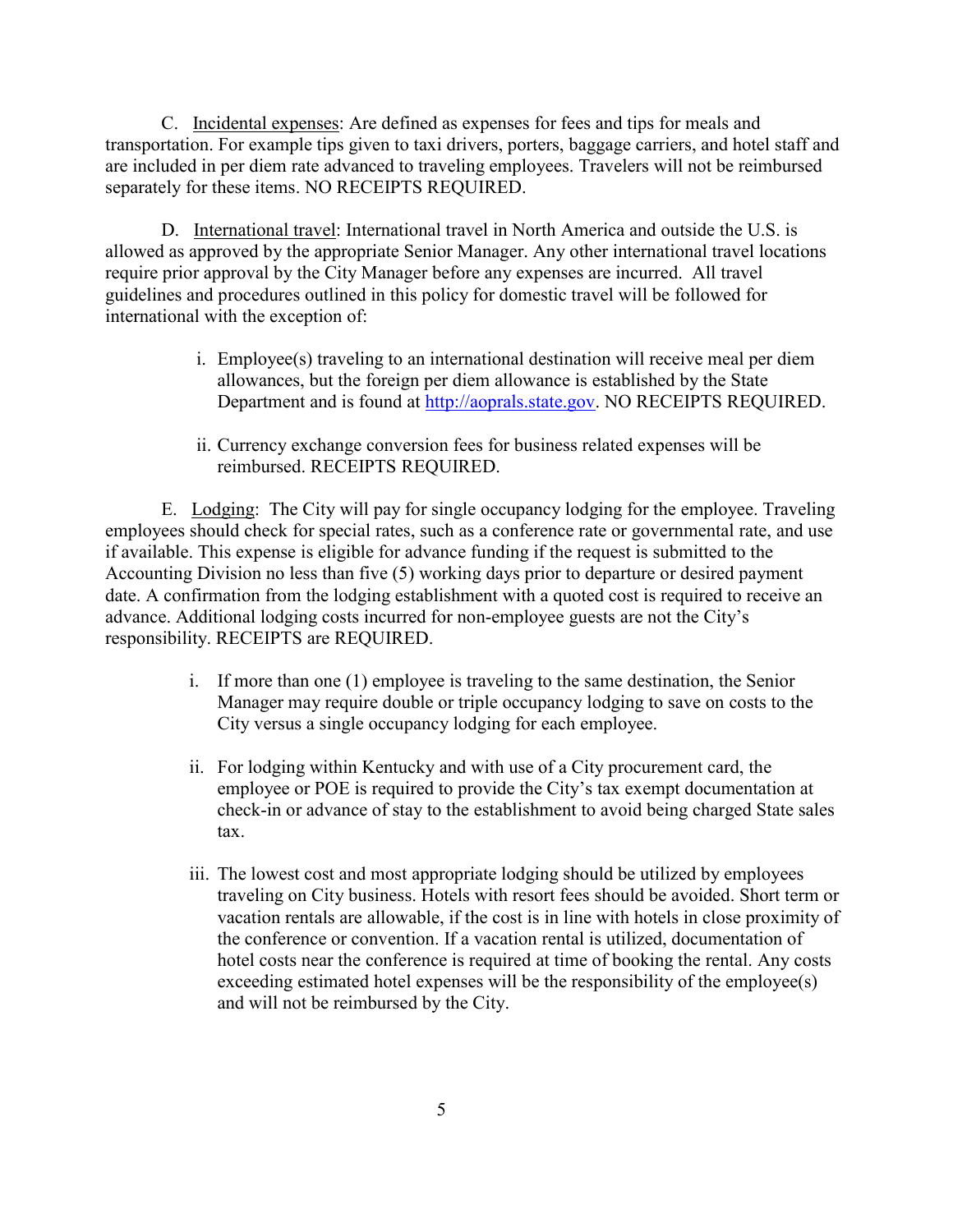F. Meal per diem allowance: A meal per diem allowance is mandated for City employees traveling overnight. The per diem allowance used for travel destinations within the Continental United States (CONUS) is established by the General Services Administration (GSA) and published at www.gsa.gov/perdiem, an updated copy will be available online at all times. The per diem allowance received by employees is contingent upon the destination city/county of travel as specified by the GSA. The per diem rate will be based upon the location of conference or business meeting. Per diem allowances for travel to Alaska and Hawaii will be based upon the rates schedules maintained by the Department of Defense.

- i. Expenses included in the per diem rates include meals and incidental expenses; see Section 4(C) for information on incidental expenses. No additional amount above the federal rates identified will be reimbursed.
- ii. **Procurement card usage for meals is restricted, with the exception of the defined business related meals**. Employees will be provided a cash advance based upon the guidelines above and should utilize those funds for meals and incidental expenses. However, a business-related meal is one where a City employee conducts business; the reason for the business meal must be properly documented before reimbursement will be authorized. Business related meal tips are capped at 20% of the cost of the meal; any tip exceeding that amount will be reimbursed to the City by the traveling employee. For example, an employee may use a dinner meeting with a city official from another town to discuss a common problem and its solutions. The City employee of Bowling Green would use a city provided procurement card or personal credit card for his/her meal and the meal of their associate. If per diem for the business-related meal was advanced, the employee is responsible for refunding the advanced amount in the travel reconciliation.
- iii. Employees will receive a pro-rated per diem allowance on both the day travel begins and the day travel ends. The rate will be based upon the employee's departure and return time, as well as the destination city/county, according to the schedule below:

| <b>Overnight Travel</b> (first $\&$ last day only)           |                  |                   |  |
|--------------------------------------------------------------|------------------|-------------------|--|
| <b>Time Schedule</b>                                         | Meal             | <u>Rate</u>       |  |
| Leave before 7:30 a.m.                                       | <b>Breakfast</b> | <b>Based upon</b> |  |
| Leave before $11:00$ a.m. and return after $1:00$ p.m. Lunch |                  | federal per       |  |
| Return after 7:00 p.m.                                       | Dinner           | diem schedule     |  |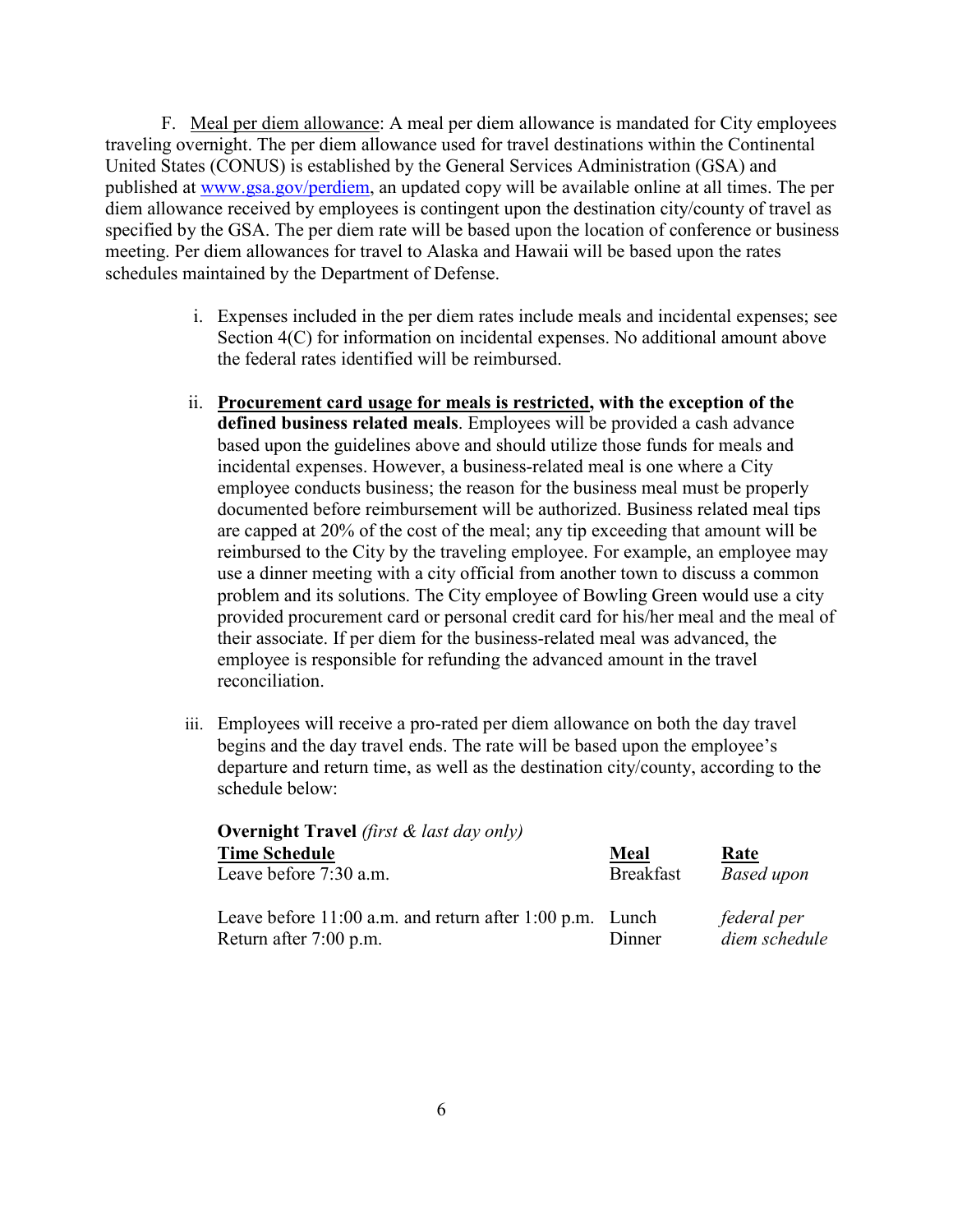iv. The traveling employee is required to complete the travel form, provide detailed information relating to the trip, receive prior approval from a Senior Manager or designee, and submit all documentation to the Accounting Division at least five (5) working days prior to departure. Upon return, the employee is responsible for the reconciliation of advances received and reimbursements due. The completed and approved reconciliation is due to the Accounting Division within five (5) days of return. The City will not honor a request for a meal per diem allowance for any meal that is included in a registration fee for a conference, seminar, or other meeting. The City will allow breakfast per diem allowances for continental breakfasts; however, if the hotel registration includes breakfast, beyond continental, no per diem will be provided for such mornings. NO RECEIPTS REQUIRED.

G. Meal / gratuity cost for one-day trips: The City will provide employees traveling for one day with funds for meals based upon the federal per diem rates. The City will offer a cash advance to employees for this expense based upon the time of departure and return and the federal per diem rate associated with the destination city/county, the table below outlines the time constraints.

| <b>One-Day Trip Time Schedule</b>                      | <b>Meal</b>      | Rate               |
|--------------------------------------------------------|------------------|--------------------|
| Leave before 7:30 a.m.                                 | <b>Breakfast</b> | Based upon federal |
| Leave before $11:00$ a.m. and return after $1:00$ p.m. | Lunch            | per diem schedule  |
| Return after 7:00 p.m.                                 | Dinner           |                    |

- i. Senior Managers, supervisors, and/or designees are required to approve and confirm the reconciliation of each instance of one-day trip per diem advances. The City will not honor a request for a per diem allowance for any meal that is included in a registration fee for a conference, convention, seminar, or other meeting. The City will allow breakfast per diem allowances for continental breakfasts. NO RECEIPTS REQUIRED.
- ii. According to the IRS, employees will incur a tax liability for meals reimbursed by the City for one-day travel; the applicable taxes will be withheld quarterly through the payroll process. In order for a reimbursement of meals to be excludable from income, employees must travel "away from home". The statutory phrase "away from home" has been interpreted by the U.S. Supreme Court *to require a taxpayer to travel overnight, or long enough to require substantial "sleep or rest".* Thus, working overtime or at a great distance from Bowling Green does not create excludable reimbursements for travel expenses if the employee returns home without spending the night or stopping for substantial "sleep or rest".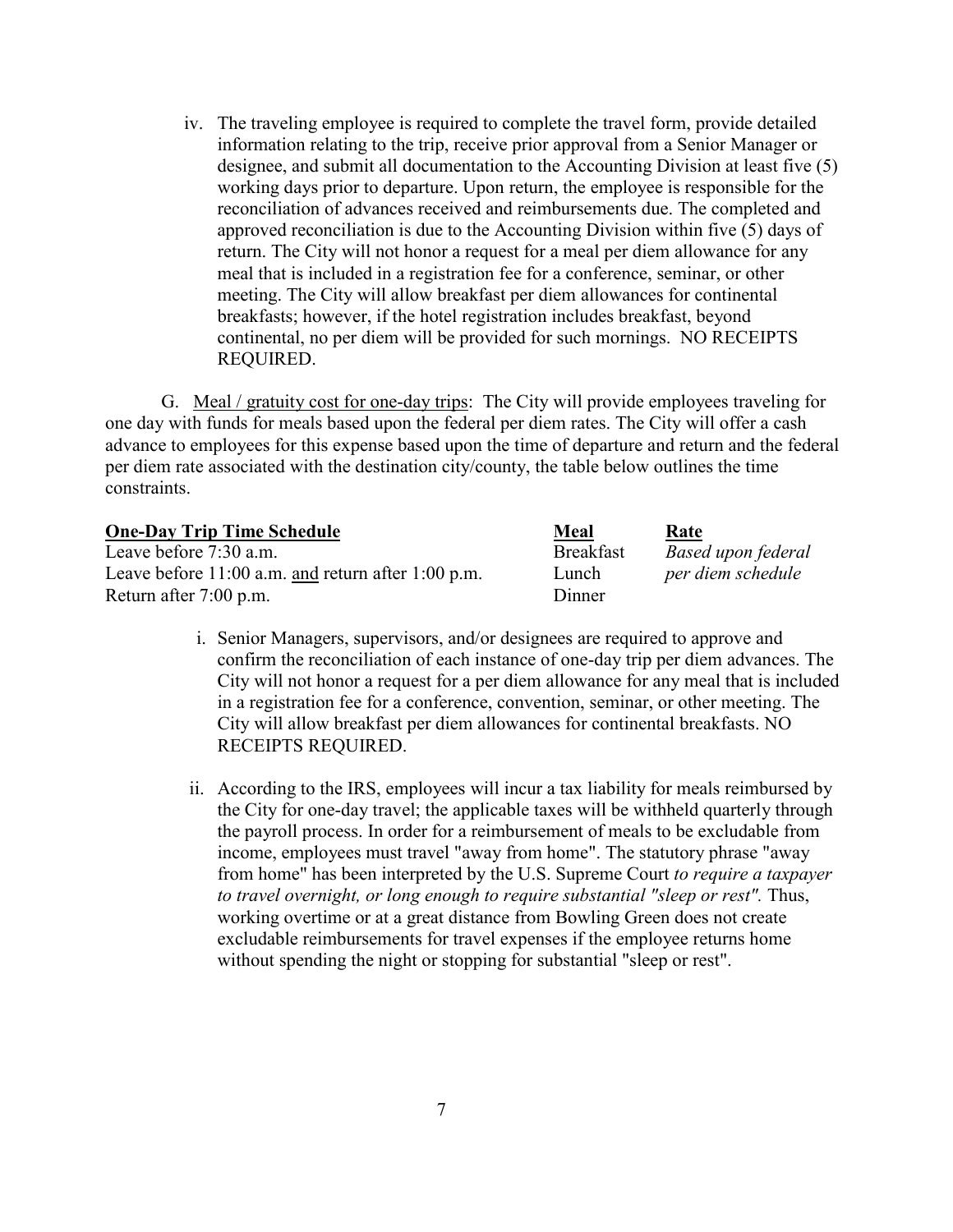H. Miscellaneous expenses: On occasion, an employee may encounter expenses related to a meeting, such as telephone calls for official business, toll charges, copy and fax charges, internet access, and other business related expenses. Miscellaneous expenses in this category are reimbursable to an employee upon presentation to the Accounting Division of adequate documentation to support the cost(s). Employees may request an advance for estimated miscellaneous expenses, but must receive approval by the Senior Manager or a designee and submit the request on the travel form to the Accounting Division at least five (5) working days prior to departure or desired payment date. Advances in excess of documented expenses for miscellaneous costs will be returned to the City upon reconciliation. Receipts and reconciliation are expected to be completed within five (5) working days after return. RECEIPTS are REQUIRED.

I. Mileage rate allowance: The City encourages use of City vehicles for official travel when feasible. However, when a City vehicle is not available, an employee may request a mileage allowance for his/her personal vehicle at the mileage rate set by the Internal Revenue Service.

- i. The IRS based standard mileage rate will be made available as new rates are announced.
- ii. The City will provide reimbursement for actual mileage using the most direct roundtrip route beginning at the employee's place of City assignment or City office. This expense may be advanced to the employee (when appropriate) if the request is submitted to the Accounting Division no less than five (5) working days prior to departure or desired payment date. NO RECEIPTS REQUIRED.
- iii. The traveling employee may request a mileage allowance of an additional ten (10) miles to the roundtrip route total for miscellaneous business related mileage while in the destination travel city. This allowance will be paid at the current IRS standard mileage rate and no documentation is required. NO RECEIPTS REQUIRED. The additional ten (10) miles will only be honored when a personal vehicle is used to travel to the end destination. The additional mileage reimbursement will not be honored when a personal vehicle is used to travel to the airport. If reimbursement for mileage greater than ten (10) miles is requested, documentation of mapped routes must be provided.
- iv. Mileage will only be reimbursed when the traveling employee drives their personal vehicle.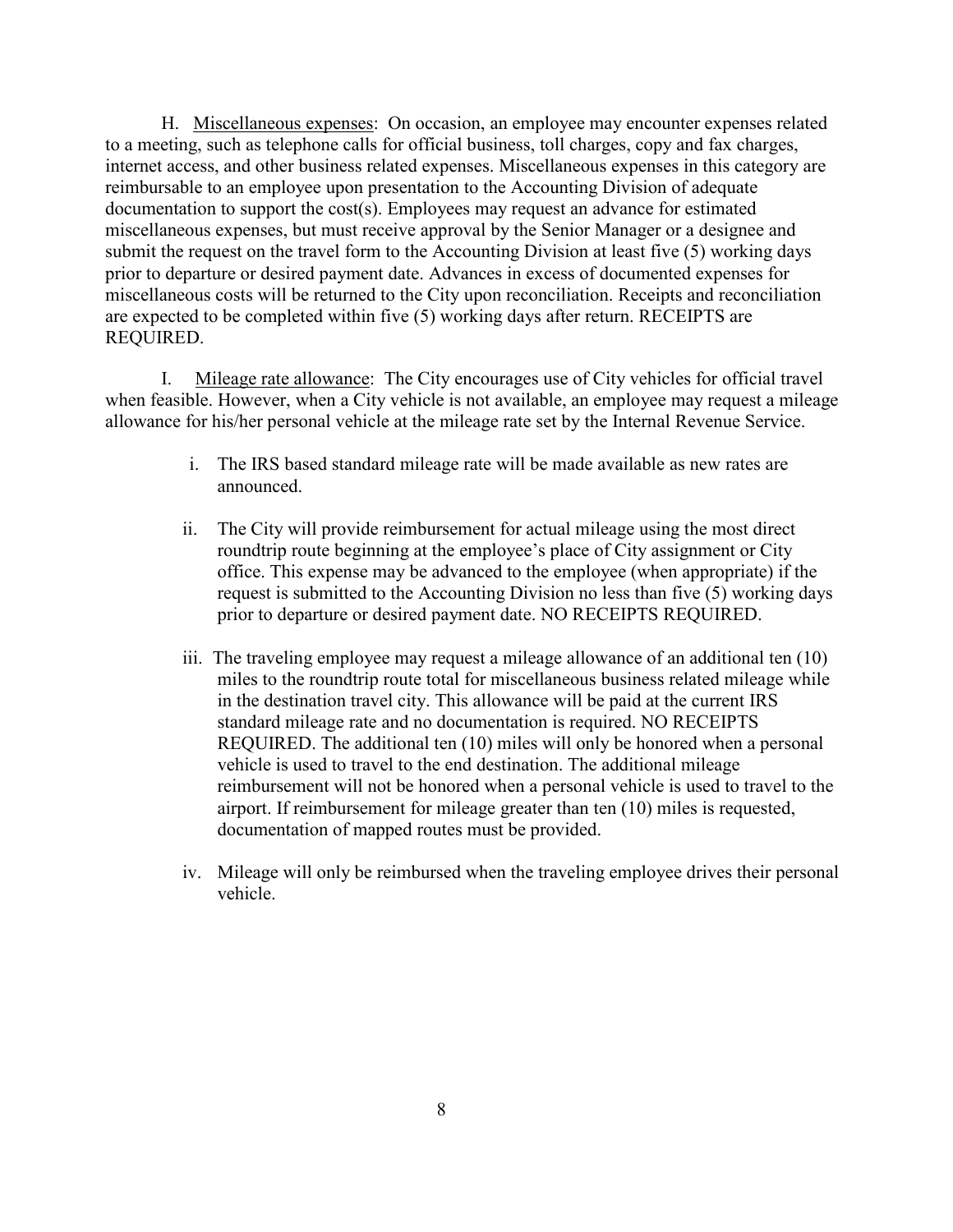J. Parking: Parking costs include expenses incurred at an airport, hotel, and/or pay-peruse lots. The City will cover the cost of economy or lowest cost parking; costs for valet or short term parking at the airport or a hotel are not eligible for reimbursement and any overage above the economy or lowest cost parking are the responsibility of the traveling employee. A reasonable amount to cover this expense may be advanced to the employee (when appropriate) if the request is submitted to the Accounting Division no less than five (5) working days prior to departure or desired payment date. Receipts and reconciliation are required upon return. RECEIPTS are REQUIRED.

K. Registration fee: The City will pay for actual registration fees. A copy of the program or agenda, indicating cost covered by the registration fee, must be submitted with the employee's travel form. The employee must complete a reconciliation of actual and advanced dollar amounts; any excess reimbursements are to be returned to the City within five (5) working days of return. RECEIPTS are REQUIRED.

L. Rental car expense: The City encourages the use of public transportation or rideshare/taxi services in-lieu-of car rentals for employee travel; however, the City will pay for the actual cost of an economy rental car, or appropriate sized vehicle for authorized business purposes when justified. Car rentals are discouraged when an employee is lodging at an official conference hotel. Car rental insurance should not be purchased; this is covered by existing City insurance policies. The fuel expense for a rental car is to be in line with the per gallon price of fuel at a traditional gas station in the area of travel. Any expense in excess of the average per gallon fuel price is the responsibility of the employee and any difference shall be reimbursed to the City. The expense of the actual rental car may be advanced to the employee if the request is submitted to the Accounting Division no less than five (5) working days prior to departure or desired payment date. RECEIPTS are REQUIRED.

M. Ridesharing / taxi / transit fares: The City will pay for the reasonable and actual cost of ridesharing, taxi, or transit incurred by the employee for travel from the airport to the employee's lodging establishment, from said establishment back to the airport, and roundtrip transportation to off-site meetings or events. Other uses must be justified and documented. Tips for transportation expenses are covered by the per diem incidental rate. Personal use is not reimbursable. A reasonable amount to cover this expense may be advanced to the employee (when appropriate) if the request is submitted to the Accounting Division no less than five (5) working days prior to departure or desired payment date. Receipts and reconciliation are required upon return. RECEIPTS are REQUIRED.

N. Other expenses: See Miscellaneous Expenses, Section 4(H). The City will consider the eligibility of all other expenses not previously mentioned, on a case-by-case basis, with written request provided by the Senior Manager to explain the business reason. Approval by the ACM/CFO and documentation of the expense(s) is required.

O. Un-allowed costs: The City will not be responsible for valet or priority parking, personal expenses, dry cleaning, mini-bar, pay-per-view movies, priority boarding cost or other amenities offered by airlines, hotels, and/or motels. COST NOT ELIGIBLE.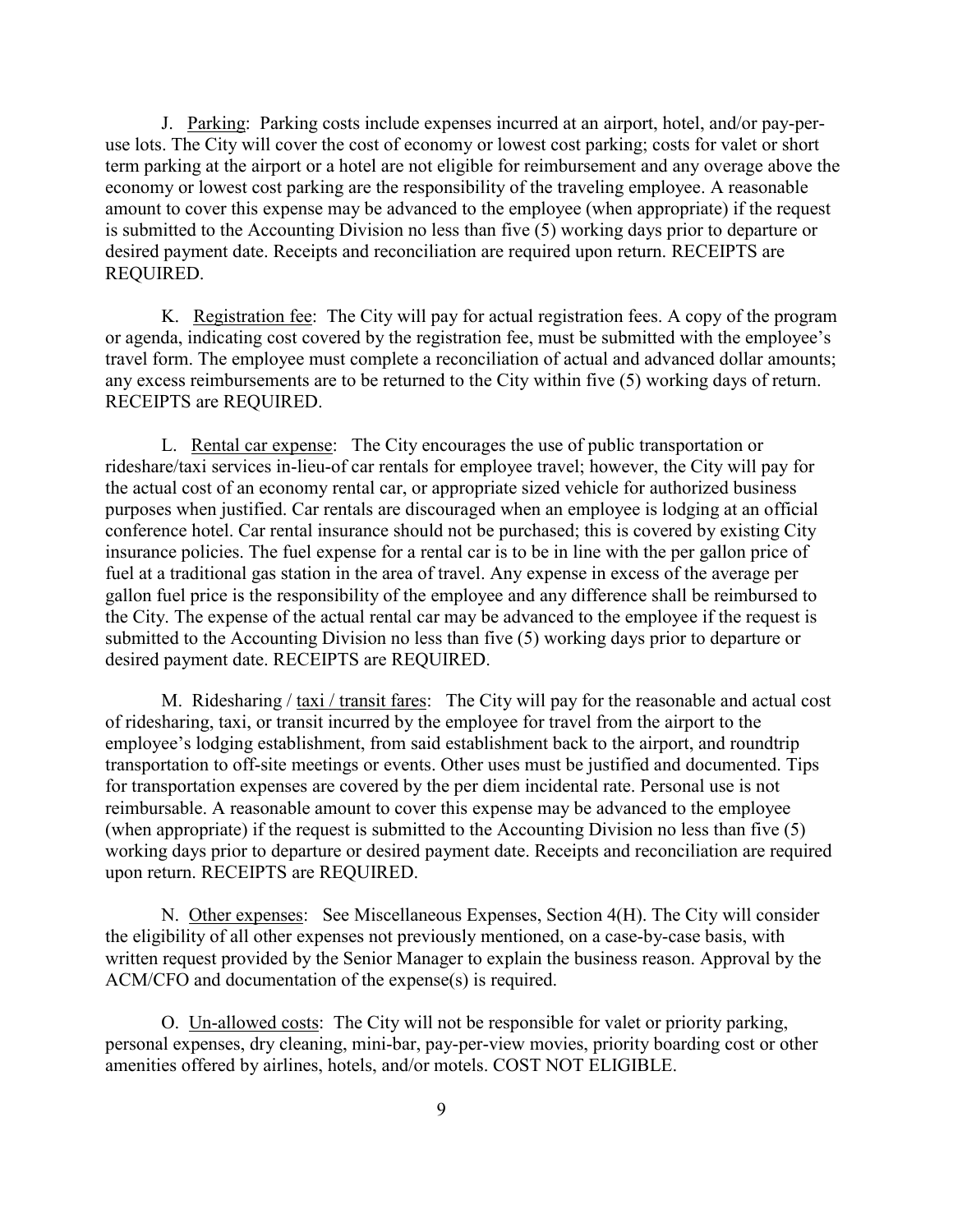#### **5. Allowance In-Lieu-Of Airfare:**

An allowance in-lieu-of airfare may be requested by an employee. The basis for determining the allowance will be handled by the Senior Manager or designee and submitted to the Accounting Division as follows:

A. The cost of airfare should be solicited from at least two sources (any combination of travel agent, internet, etc) quoted on reservations being made at least 21 days prior to the date of departure, plus any reimbursable miscellaneous fees detailed in Section 4, such as roundtrip mileage to the airport, parking fees and taxi expense.

B. The cost of estimated mileage will be based on the current mileage rate in use by the City at the time of the determination and the number of roundtrip miles from the employee's place of assignment or office to the point of destination. The most direct route must be utilized.

C. The allowance will be based on the calculated cost of  $(A)$  or  $(B)$ , whichever is less.

D. Once determined, this allowance is intended to cover all costs incurred by the employee that would not normally be involved with the trip had the employee flown to the desired destination.

E. Alternate forms of transportation will be considered, but the City will only reimburse the employee for the amount of the lowest all-inclusive option. For example, if an employee chooses to drive a long distance while airfare and the applicable expenses are less costly, the employee would only be reimbursed for the cost of airfare and the associated expenses**.** 

### **6. Educational Travel:**

If the employee is traveling for an extended period of time, normally equal to or exceeding two consecutive weeks and the travel is related to the employee's education and/or training program directly related to his or her position with the City, the Senior Manager or designee and the employee may agree to a negotiated allowance for various travel related expenses. Unless listed below, eligibility of actual expenses incurred by the employee shall conform to the provisions previously referenced herein:

A. Home visits: The employee will be allowed one trip home following completion of each consecutive two-week period. Cost of this allowance will be based on information obtained by the Accounting Division relative to potential airfare, or estimated mileage rate allowance for the employee's use of his or her personal vehicle, whichever is less; or the actual transportation cost incurred for the use of a City vehicle. Home visits are elective and the corresponding travel time is not compensable as wages.

B. Meals/gratuity: The employee will be provided with funds according to the per diem schedule for meals and incidental charges not included in the registration fee for the educational curriculum, or school.